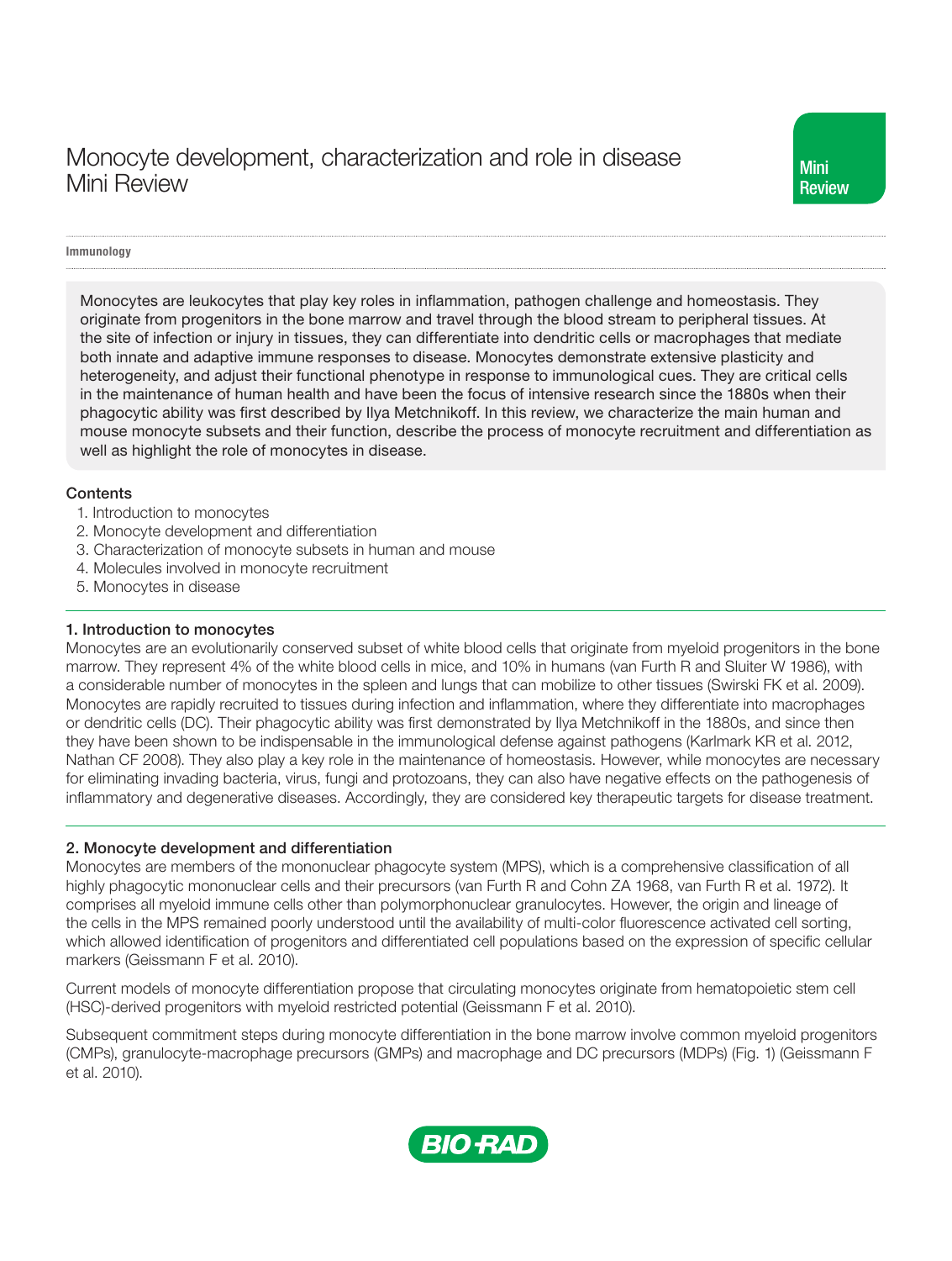Adoptive intra-bone marrow transfer experiments in mice established MDPs as legitimate originators of monocytes, showing that in addition to monocytes they give rise to classical DC (cDC) and plasmacytoid DC via common DC precursors (CDPs) (Ginhoux F and Jung S 2014, Fogg DK et al. 2006). MDPs are characterized as lineage negative (LIN- ), CD135 (also known as FLT3) positive, CD117 (also known as KIT) positive and CD115 (also known as CSF1R) positive.

Another bone marrow precursor called the common monocyte progenitor (cMoP) was recently identified (Hettinger J et al. 2013). It was shown that cMoPs give rise to monocytes and their derivatives, but do not generate plasmacytoid DC or cDC. Phenotypically, cMoPs differ from MDPs in that they do not express CD135 (Hettinger J et al. 2013). Figure 1 demonstrates monocyte differentiation in mice.

Development of monocytes occurs during embryonic and adult hematopoiesis as well as under inflammatory conditions (Robbins CS et al. 2012, Ginhoux F and Jung S 2014). Following development in the bone marrow, monocytes enter the peripheral blood stream, and around three days later, migrate to peripheral tissues, as a consequence of homeostasis and inflammation (Stefater JA et al. 2011). In tissues, monocytes differentiate into a range of macrophages or DC upon exposure to local growth factors such as pro-inflammatory cytokines and microbial compounds (Tacke F and Randolph GJ 2006).



Fig. 1. Monocyte differentiation in mice. Adapted from Geissmann F et al. 2010 and Ginhoux F and Jung S 2014. HSCs, hematopoietic stem cells; MP, myeloid committed precursor; MDP, macrophage and dendritic cell precursor; CDP, common dendritic cell precursor; CMoP, common monocyte progenitor; CD103+ IpDC, CD103<sup>+</sup> lamina propria dendritic cells; CX<sub>3</sub>CR1, CX3C-chemokine receptor 1; TipDC, tumor necrosis factor (TNF) and inducible nitric oxide synthase (iNOS)-producing dendritic cells; MDSCs, myeloid derived suppressor cell; PDC, plasmacytoid dendritic cells; cDC, classical dendritic cells.

## 3. Characterization of monocyte subsets in human and mouse

Human peripheral blood monocytes are defined by their expression of the cell surface markers CD14 (LPS co-receptor), CD16 (Fc gamma RIII), CD64 (Fc gamma RI) and the chemokine receptors CD192 (also known as CCR2) (a key mediator of monocyte migration) and CX3CR1 (fractalkine receptor) (Shi C and Pamer EG 2011). There are three different subsets of human monocytes: classical, intermediate and non-classical (Table 1). These subpopulations can be further characterized by different levels of human leukocyte antigen - antigen D related (HLA-DR) (highest level on the intermediate population) and CD195 (also known as CCR5), as well as the receptors TNFR1 (CD120a) and TNFR2 (CD120b). TNFR1 expression is higher on intermediate monocytes, followed by classical and then non-classical monocytes. In contrast, TNFR2 is expressed higher on non-classical monocytes, followed by intermediate, with the lowest expression on the classical subpopulation (Hijdra D et al. 2012).

Mouse monocytes also have three subpopulations (Table 1), defined by their cell surface expression of Ly6C (also known as Gr-1), CD43 (Ziegler-Heitbrock L et al. 2010), CD11b and chemokine receptors CD192 for trafficking and emigration (Tsou CL et al. 2007) and CX3CR1 for neovascularization (Kumar AHS et al. 2013). Although the expression of chemokine receptors helps to define mouse monocyte subpopulations (classical versus non-classical), the high level of CD115 expression facilitates discrimination between blood monocytes from granulocytes and lymphocytes, which also express CD11b (Mac-1).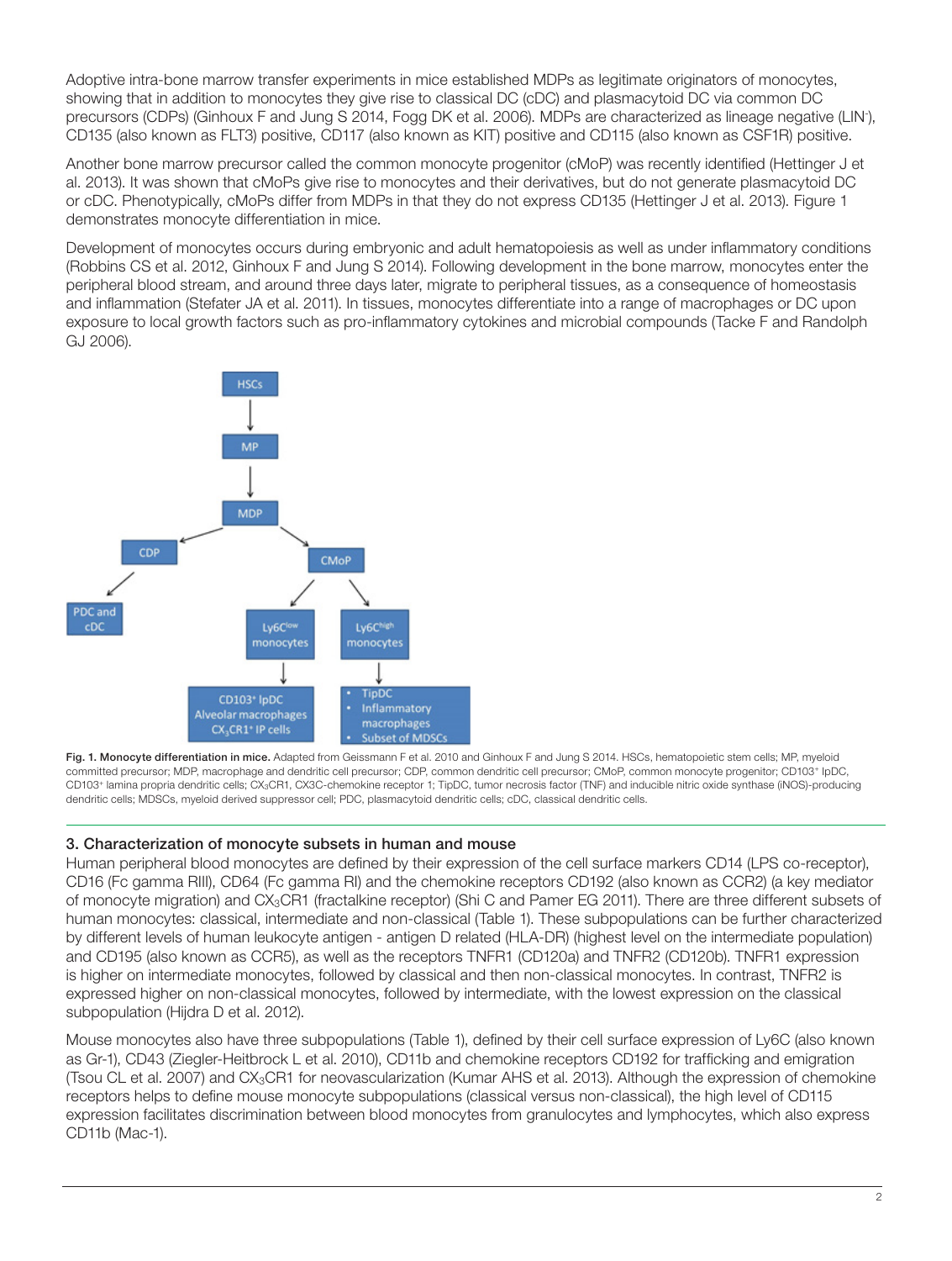Additional markers such as the well characterized macrophage marker F4/80 are also expressed at low levels on monocytes (Francke A et al. 2011).

| Table 1. Main monocyte populations in human and mouse |  |  |  |
|-------------------------------------------------------|--|--|--|
|-------------------------------------------------------|--|--|--|

|                                                           | <b>Markers</b>                                                                                   | Chemokine Receptors*                                                          | <b>Function</b>                                                                                     |  |  |
|-----------------------------------------------------------|--------------------------------------------------------------------------------------------------|-------------------------------------------------------------------------------|-----------------------------------------------------------------------------------------------------|--|--|
| <b>HUMAN</b>                                              |                                                                                                  |                                                                               |                                                                                                     |  |  |
| Classical:<br>90-95% of circulating monocytes             | CD14hi<br>CD <sub>16</sub> -<br>$CD64+$<br>CD62L <sup>+</sup><br>TNFR1+<br>TNFR2 <sup>low</sup>  | CD192hi (CCR2hi)<br>CX <sub>3</sub> CR1low                                    | Phagocytic and microbial activity<br>Low pro-inflammatory cytokine<br>production                    |  |  |
| Intermediate:<br>Minor subpopulation of CD16+ subset      | CD <sub>14hi</sub><br>$CD16+$<br>$CD64+$<br>HLA-DRhi<br>TNFR1hi<br>TNFR <sub>2<sup>+</sup></sub> | CD192low<br>(CCR2 <sup>low</sup> )<br>CX <sub>3</sub> CR1hi<br>CD195+ (CCR5+) | Pro-inflammatory function<br>Actively produces TNF-alpha (in<br>response to LPS), IL-1beta and IL-6 |  |  |
| Non-classical:<br>$5 - 10%$                               | CD14low<br>CD16hi<br>CD64 <sup>-</sup><br>TNFR1 <sup>low</sup><br><b>TNFRhi</b>                  | CD192low<br>(CCR2low)<br>CX <sub>3</sub> CR1hi                                | Anti-inflammatory, constitutively<br>produces IL-1RA                                                |  |  |
| <b>MOUSE</b>                                              |                                                                                                  |                                                                               |                                                                                                     |  |  |
| Classical:<br>Ly6Chi<br>40% of circulating monocytes      | Ly6Chi<br>CD43low<br>$CD11b+$<br>CD115 <sup>+</sup><br>CD62L <sup>+</sup><br>CD11c <sup>-</sup>  | CD192hi (CCR2hi)<br>CX <sub>3</sub> CR1low                                    | Inflammatory monocytes that produce<br>TNF-alpha                                                    |  |  |
| Intermediate:                                             | Ly6Chi<br>CD43hi<br>$CD11b+$<br>CD115 <sup>+</sup>                                               |                                                                               | Pro-inflammatory function                                                                           |  |  |
| Non-classical:<br>Ly6Clow<br>40% of circulating monocytes | Ly6Clow<br>CD43hi<br>$CD11b+$<br>CD115 <sup>+</sup><br>CD62L <sup>-</sup><br>$CD11c+$            | CD192low<br>(CCR2low)<br>CX <sub>3</sub> CR1hi                                | Plays a role in patrolling the early<br>immune response, neovascularization<br>and tissue repair    |  |  |

CCR2, CC-chemokine receptor 2; CX3CR1, CX3C-chemokine receptor 1, TNFR1, tumor necrosis factor receptor 1; TNFR2, tumor necrosis factor receptor 2; HLA-DR, human leukocyte antigen- antigen D related; CCR5, CC-chemokine receptor 5

## 4. Molecules involved in monocyte recruitment

Monocytes are central cells in the immune system that have key roles in maintaining overall health and responding to pathogenic infection. They primarily function as mediators of inflammation however; they also serve as a source of macrophages and DC in circulation and in tissues. They demonstrate high phagocytic capability for removing infected and dying cells, and play a role in adaptive immunity either by directly activating T cells or differentiating into macrophages and DC that are capable of inducing CD8<sup>+</sup> T cell proliferation and regulating the activation of CD4<sup>+</sup> T cells (Geissmann et al. 2003).

During infection, monocytes are recruited from the bone marrow to infectious or inflammatory sites where they initiate antimicrobial activity or promote adaptive T cell responses (Serbina NV et al. 2008, Shi C and Pamer EG 2011). Monocytes can also be recruited to tumor sites where they can mediate anti-tumor defense mechanisms (Peranzoni E et al. 2010). Therefore, the ability of monocytes to traffic to tissue sites is central to their functions in immune defense. Monocyte recruitment and trafficking is primarily mediated by the interaction of chemokine receptors and adhesion molecules, expressed on the cell surface of monocytes, with their corresponding binding partners. Below we highlight the chemokine receptors and adhesion molecules involved in this process split between the recruitment of classical versus non-classical monocytes. The findings discussed primarily relate to mouse monocytes, as monocyte recruitment is primarily studied in mice. However, the similarities between mouse and human monocyte subsets indicates a conserved system and the studies conducted in mice are useful for understanding human monocyte biology (Geissmann F et al. 2003).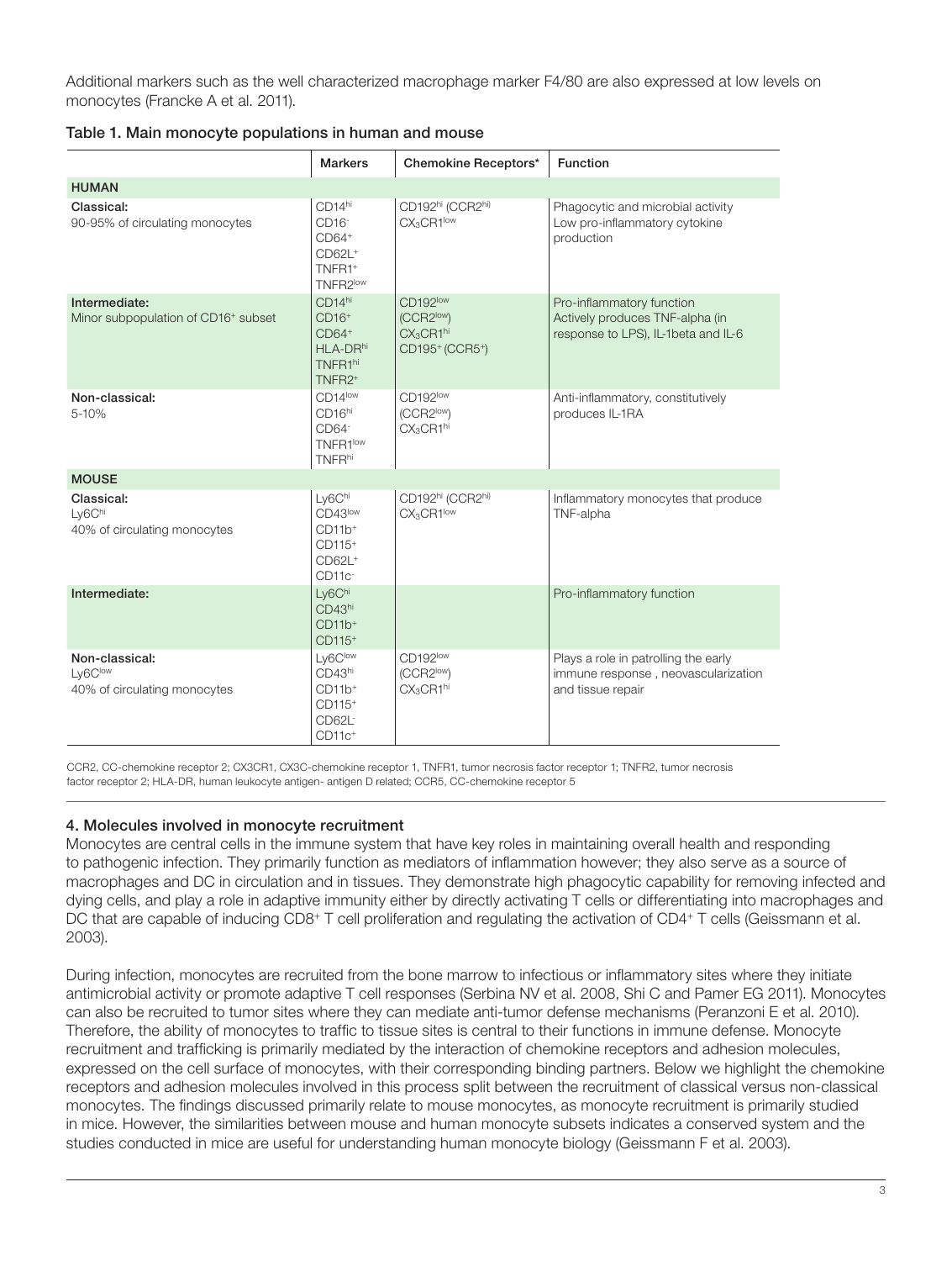## Chemokine receptors and chemokines involved in the recruitment of classical monocytes

The majority of circulating monocytes belong to the classical subset, and they selectively traffic to sites of inflammation (Geissmann F et al. 2003). CC-chemokine ligand 2 (CCL2; also known as MCP1) and CCL7 (also known as MCP3) bind to CD192 to facilitate the emigration of Ly6Chi monocytes (Tsou CL et al. 2007) from the bone marrow to tissues. Deletion of either Ccl2 or Ccl7 in mice results in a 40-50% decrease in monocyte recruitment during infection, indicating that they are necessary for monocyte trafficking during pathogen challenge (Jia T et al. 2008). The exact mechanism of CCL2 and CCL7 mediated monocyte recruitment is unclear; however, it has been proposed that IL-23 expression is needed for CCL2 and CCL7 mediated recruitment of inflammatory monocytes to the spleen during bacterial infection (Indramohan M et al. 2012).

Monocytes also express CD191 (also known as CCR1) and CD195, which bind to a number of chemokines including CCL3 and CCL5 (Mack M et al. 2001, Kaufmann A et al. 2001). *In vivo* depletion of CD195 and CD191 demonstrates that these chemokine receptors have non-redundant roles in recruitment of inflammatory monocytes (Eis V et al. 2004, Braunersreuther V et al. 2007). Recruitment of Ly6Chi monocytes to atherosclerotic plaques in a mouse model of atherosclerosis was shown to be mediated in part by CD195 as well as CD192 and CX<sub>3</sub>CR1 (Tacke F et al. 2007). Determining the role of CD191 and CD195 in monocyte recruitment is however complicated by the fact that unlike CD192, these chemokine receptors are expressed on a wide range of cells (Shi C and Pamer EG 2011). Therefore, it is possible that alterations in monocyte recruitment observed in CD191<sup>-</sup> and CD195<sup>-</sup> deficient mice could be a consequence of effects on other cell populations that express these receptors (Shi C and Pamer EG 2011).

## Chemokine receptors and chemokines involved in the recruitment of non-classical monocytes

Non-classical monocytes account for 40% of the circulating monocytes and primarily patrol blood vessels and enter noninflamed tissues. Under inflammatory conditions, they are recruited to the infection sites earlier than classical monocytes (Auffray C et al. 2007). They primarily respond to  $CX_3CL1$ , the ligand for  $CX_3CH1$  that is expressed on monocytes. Expression of CX<sub>3</sub>CL1 can be detected in the marginal zone of the spleen during infection, and it has been shown that this mediates early recruitment of Ly6C<sup>low</sup> monocytes to the spleen. Deletion of *CX<sub>3</sub>CR1* results in reduced patrolling of Ly6C<sup>low</sup> monocytes and decreased recruitment of Ly6C<sup>hi</sup> monocytes to the spleen during bacterial infection (Auffray C et al. 2009). CD195 also plays a role in the recruitment of Ly6C<sup>low</sup> monocytes. In an atherosclerosis mouse model, recruitment of Ly6C<sup>low</sup> monocytes was shown to be partially dependent on CD195, which was highly upregulated in this monocyte subset.

Other chemokine receptors that have been shown to be involved in recruitment of both classical and non-classical monocytes include CD196 (also known as CCR6), CD197 (also known as CCR7), CDw198 (also known as CCR8), Duffy antigen receptor for chemokines (DARC) and CXC-chemokine receptor 2 (CXCR2). However, they are less studied and further research is needed to fully understand their role in monocyte trafficking during infection and inflammation (Shi C and Pamer EG 2011).

## Adhesion molecules involved in monocyte recruitment

Monocyte recruitment and trafficking also depends on the expression of integrins and other adhesion molecules on activated endothelial cells (Ley K et al. 2007). For example, Ly6Chi monocytes have been shown to express P-selectin glycoprotein ligand 1 (PSGL1), L-selectin (also known as CD62L), lymphocyte function-associated antigen 1 (LFA1; also known as αLß2 integrin), macrophage receptor 1 (MAC1; also known as αMß2), platelet endothelial cell adhesion molecule 1 (PECAM1) and very late antigen 4 (VLA4; also known as integrin  $\alpha$ 4B1). All of these molecules contribute to monocyte adhesion and migration (Shi C and Pamer EG 2011).

Monocytes also express the leukocyte adhesion molecule CD226 (DNAM-1; also found on NK cells, T cell subsets, mast cells and platelets), and interaction of this molecule with CD155 (expressed at junctions on primary endothelial cells) regulates monocyte migration through cell junctions (Xu Z and Jin B 2010).

Table 2 summarizes the adhesion molecules and chemokine receptors involved in monocyte recruitment as well as their corresponding binding partners.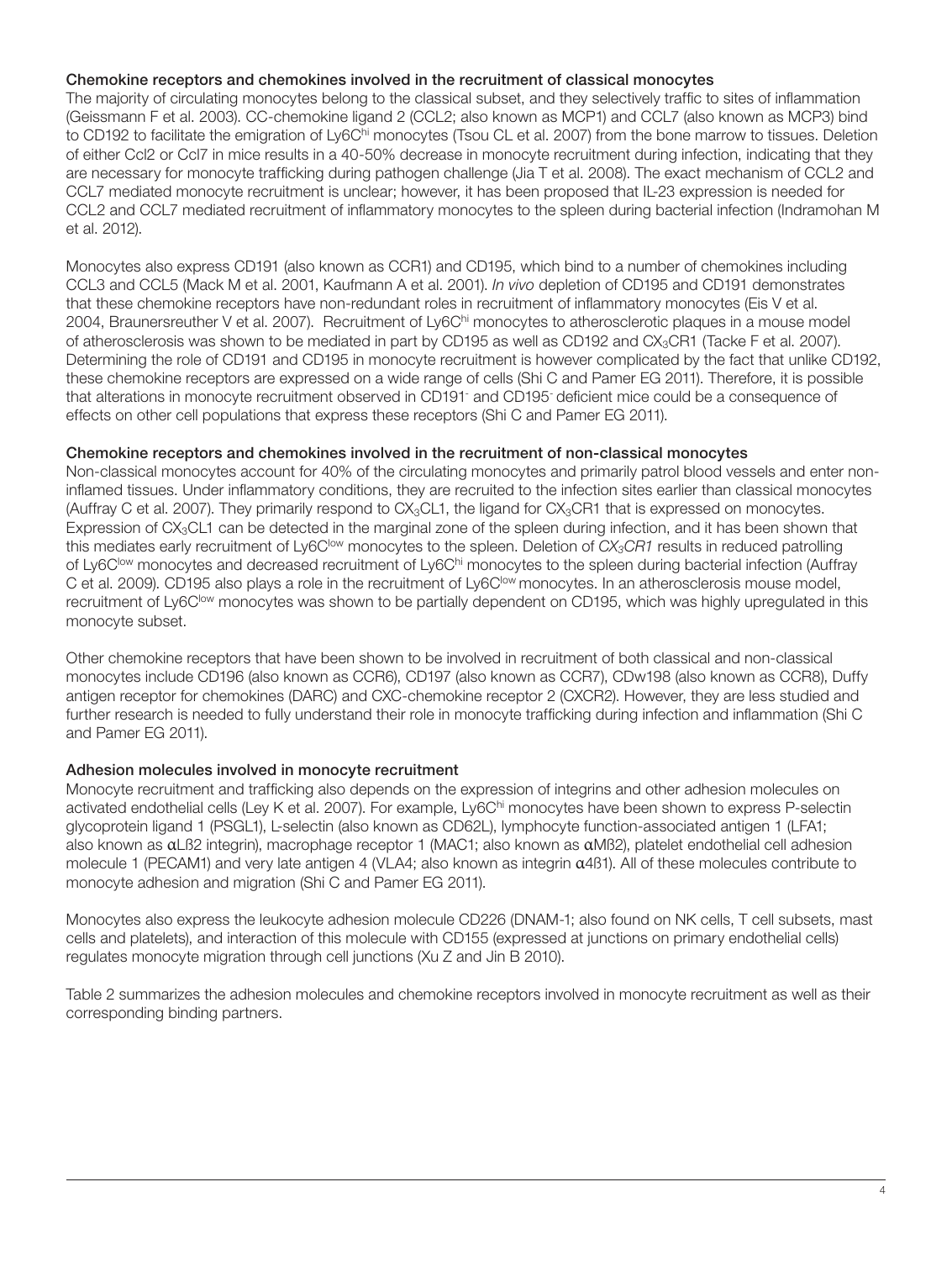## Table 2. Molecules involved in monocyte recruitment and trafficking

| <b>Chemokine Recptors</b> | <b>Corresonding Ligands</b>                                    |  |
|---------------------------|----------------------------------------------------------------|--|
| CD191 (CCR1)              | CCL3 (MIP-1a), CCL5 (RANTES), MCP2 (CCL8)                      |  |
| CD192 (CCR2)              | CCL2 (MCP1), CCL7 (MCP3), CCL12 (MCP5)                         |  |
| CX <sub>3</sub> CR1       | CX <sub>3</sub> CH1                                            |  |
| CD195 (CCR5)              | CCL3 (MIP-1 $\alpha$ ), CCL4 (MIP1- $\alpha$ ), CCL5 (RANTES)  |  |
| CD196 (CCR6)              | CCL20 (MIP-3 $\alpha$ )                                        |  |
| <b>CD197 (CCR7)</b>       | <b>CCL19 (MIP-3B)</b>                                          |  |
| <b>CDw198 (CCR8)</b>      | CCL <sub>1</sub>                                               |  |
| CXCR <sub>2</sub>         | $CXCL1$ (GRO $\alpha$ ), CXCL2 (GROB), CXCL3 (GRO $\nu$ ), MIF |  |
| <b>Adhesion Molecules</b> | <b>Binding Partners</b>                                        |  |
| L-Selectin                | Glycoproteins, CD34, GLYCAM1 and MADCAM1                       |  |
| PSGL <sub>1</sub>         | P-selectin and E-selectin                                      |  |
| I FA1                     | ICAM1                                                          |  |
| MAC <sub>1</sub>          | ICAM1                                                          |  |
| VLA4                      | VCAM1                                                          |  |
| PECAM1                    | Endothelial PECAM1                                             |  |
| DNAM-1 (CD226)            | CD155                                                          |  |

Adapted from Shi C and Pamer G et al. 2011 and Kalmark KR et al. 2012. CCL, CC-chemokine ligand; CCR, CC-chemokine receptor; CX3CL1, CX3C-chemokine ligand 1; CX3CR1, CX3C-chemokine receptor 1; CXCR2, CXC-chemokine receptor 2; GLYCAM1, glycosylation-dependent cell adhesion molecule 1; ICAM1, intercellular adhesion molecule 1; LFA1, lymphocyte function-associated antigen 1; MAC1, macrophage receptor 1; MADCAM1, mucosal addressin cell adhesion molecule 1; MIF, macrophage migration inhibitory factor; PECAM1, platelet endothelial cell adhesion molecule; PSGL1, P-selectin glycoprotein ligand 1; VCAM1, vascular cell adhesion molecule 1; VLA4, very late antigen 4; MCP, monocyte chemotactic protein; RANTES, regulated on activation, normal T cell expressed and secreted; MIP, macrophage inflammatory protein, DNAM-1, DNAX Accessory Molecule-1.

## 5. Monocytes in disease

Monocytes play critical roles in the maintenance of health. Consequently, the increased production or absence of monocytes results in disease. Monocytosis is defined as an increase in absolute blood monocyte count to more than 800/ $\mu$ L. The increase in the proliferative activity of monocytes in the bone marrow, in response to inflammation, leading to monocytosis, was first reported in the 1970s (Meuret G et al. 1974). It is now known that monocytosis is an indicator of various inflammatory diseases such as autoimmune disease, gastrointestinal disorders, sarcoidosis, and viral and bacterial infections. It also occurs in patients with cancer and chronic conditions such as tuberculosis (Dutta P and Nahrendorf M, 2014). Monocytopenia on the other hand is the deficiency or absence of monocytes in blood circulation. Monocytopenia and mycobacterial infection (MonoMAC) syndrome is characterized by a combined absence of circulating monocytes, DC, B cells and natural killer cells (Vinh DC et al. 2010).

This syndrome occurs in patients with mutations in the hematopoietic transcription factor gene GATA2 (Camargo JF et al. 2013), and is clinically manifested as nontuberculous mycobacterial infection at cutaneous sites or genital human papillomavirus infection, which has a high risk of progression to genital cancer (Vinh DC et al. 2010).

Monocytes can also be beneficial or detrimental in diseases such as atherosclerotic cardiovascular diseases, liver fibrosis, Alzheimer's disease and cancer (Yang J et al. 2014, Karlmark KR et al. 2012). Below we describe the role of monocytes in atherosclerosis, liver fibrosis, Alzheimer's disease and tumor progression.

## Atherosclerosis

Atherosclerosis is thickening of the arterial wall caused by accumulation of cholesterol, which leads to plaque formation and clogged arteries. It is a major risk factor for cardiovascular diseases which include peripheral arterial disease, coronary heart disease, stroke and heart attack. Inflammatory monocytes are the major cellular component in atherosclerotic plaques (Zhang D et al. 2012). It has been shown that classical monocytes accumulate in atherosclerotic plaques through recruitment via CD192, CD195 and CX<sub>3</sub>CR1, and play a major role in plaque progression, thus exacerbating the disease. They contribute to vascular inflammation in atherosclerosis by producing inflammatory cytokines and inducing T cell activation through CD40-CD40L interaction (Yang J et al. 2014). Mice deficient in CX3CR1 exhibit reduced disease severity in a mouse model of atherosclerosis, due to the reduced survival of infiltrating monocytes and macrophages (Combadie're C et al. 2003). This indicates that therapeutic inhibition of monocyte recruitment could significantly impact atherosclerosis progression.

In addition, monoclonal antibodies against CD40L reduced atherosclerosis related complications, suggesting that inhibiting monocyte/macrophage CD40 signaling in cardiovascular disease could a beneficial therapeutic strategy (Kawai T et al. 2000).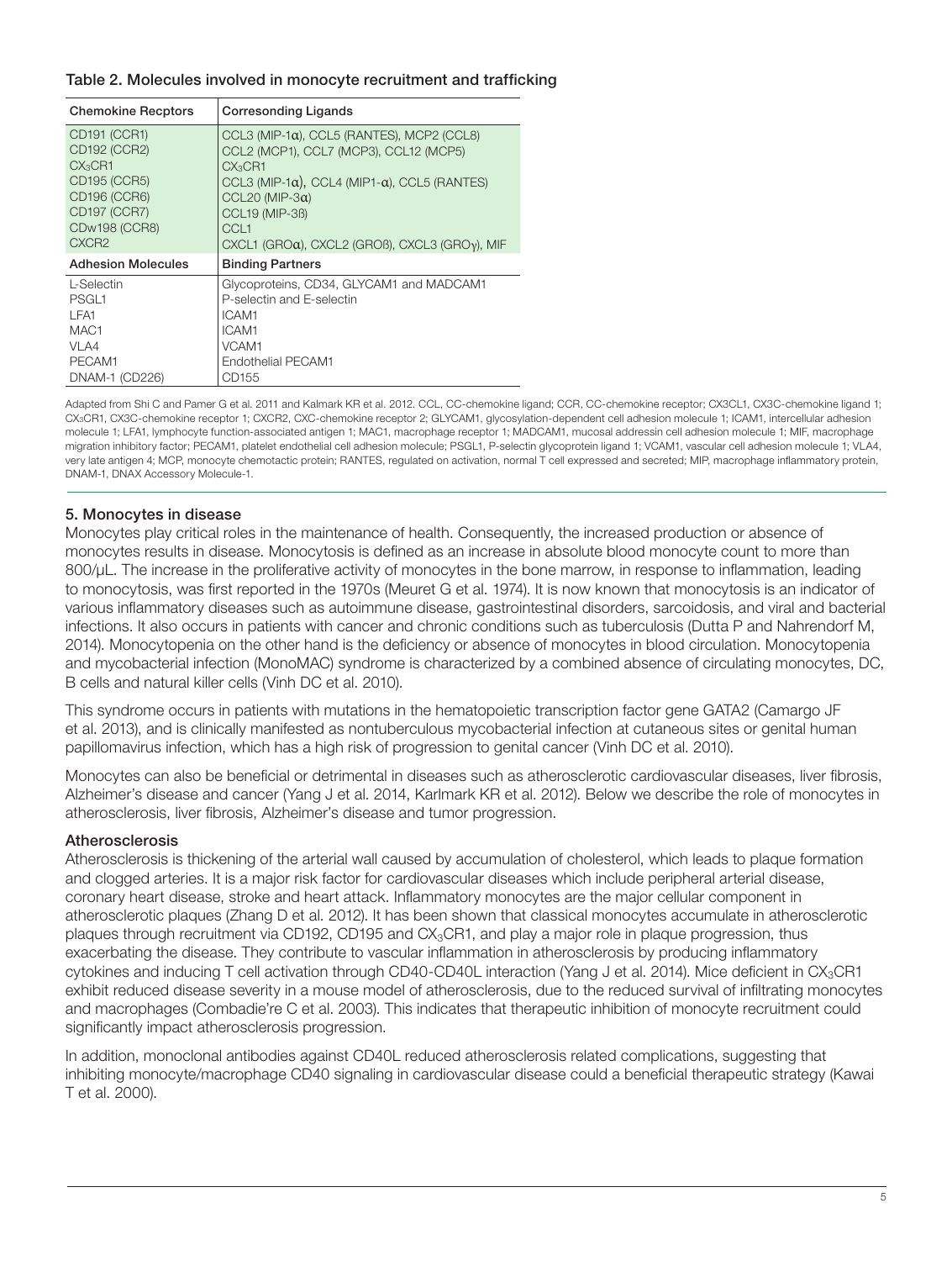## Liver fibrosis

Liver fibrosis is induced by prolonged challenge to the liver through hepatitis B or C infection or chronic alcoholism. This leads to deposition of type 1 collagen to the extracellular space, which ultimately impairs liver function. Mouse models of liver fibrosis demonstrate increased infiltration of Ly6ChiCCR2+ monocytes into the liver. These monocytes produce profibrogenic cytokines such as IL-6 and TGF beta-1 that activate collagen producing cells in the liver, leading to enhanced fibrosis (Karlmark KR et al. 2009). Depletion of CCR2 in mice results in reduced infiltration of Ly6C<sup>hi</sup> monocytes to the liver and decreased liver fibrosis (Karlmark KR et al. 2009). This demonstrates the negative effect of infiltrating Ly6ChiCCR2+ monocytes in the progression of liver fibrosis. However, in the later stages of disease, monocytes also play a role in reducing liver fibrosis. Infiltrating monocytes can differentiate to macrophages that secrete matrix metalloproteinases (MMPs) that degrade the collagen deposit, leading to fibrosis regression (Karlmark KR et al. 2012).

## Alzheimer's disease

Alzheimer's disease (AD) is the most common neurological disorder affecting older people worldwide. It is characterized by the presence of amyloid-beta (Aß) plaques within the brain parenchyma. Studies have shown that Aß can recruit monocytes into the brain (Feng Y et al. 2011). However, circulating and infiltrating monocytes have been shown to clear Aß plaques (Thèriault O et al. 2015). Although both monocyte subsets play a role in AD, non-classical (Ly6C<sup>low</sup>/CD14<sup>low</sup> CD16hi) anti-inflammatory monocytes more significantly contribute to the removal of Aß plaques in AD patients and mouse models of AD (Thèriault P et al. 2015). This patrolling monocyte subset eliminates Aß microaggregates by internalizing and transporting them from the brain microvasculature to the blood circulation (Michaud JP et al. 2013). Studies have also shown however that infiltrating monocytes demonstrate impaired phagocytic capacity in AD, thus reducing their ability to phagocytose Aß plaques (Karlmark KR et al. 2012). This indicates that the mechanisms utilized by infiltrating monocytes for Aß plaque removal is not solely dependent on their phagocytic ability.

## Tumor progression

Recent studies have demonstrated conflicting roles for monocytes in tumorigenesis and tumor clearance. Monocytes can mediate anti-tumor responses by presenting tumor-associated antigens to tumor infiltrating cytotoxic T cells (CTCs) to induce tumor killing. However, monocyte activity is often deactivated in cancers, leading to the reduced ability of monocytes to activate CTLs and secrete the inflammatory cytokines IFN-gamma, TNF-alpha and IL-12. In addition, monocytes within the tumor microenvironment demonstrate an enhanced ability to produce IL-10, an immunosuppressive cytokine (Pardoll D 2003). This demonstrates the inhibitory role the tumor environment plays on the anti-tumor function of monocytes. Myeloid derived suppressor cells, which originate primarily from Ly6Chi monocytes, also secrete IL-10 to suppress the activity of tumor infiltrating T cells. Co-culture of CD14+ monocytes with a variety of tumor cells showed that tumors express high levels of prostaglandin that also plays a role in deactivating the anti-tumor function of monocytes (Doseff AI and Parihar A 2015).

Monocytes can however participate in tumor growth by promoting angiogenesis, which is a critical process in tumor progression (Lin et al. 2001). Ly6C+CD11b+ monocytes have been shown to directly promote angiogenesis through paracrine mechanisms (Yang L et al. 2004). Furthermore, monocytes expressing the Tie-2 angiopoietin receptor (TEMs), which are derived from non-classical monocytes, also contribute to tumor angiogenesis (Venneri MA et al. 2007).

These studies clearly demonstrate that in the context of disease, monocytes often play dual roles and could be key therapeutic targets for disease treatment.

## **References**

Auffray C et al. (2007). Monitoring of blood vessels and tissues by a population of monocytes with patrolling behavior. Science 317, 666-670.

Auffray C et al. (2009). CX3CR1+CD115+CD135+ common macrophage/DC precursors and the role of CX3CR1 in their response to inflammation. J Exp Med 206, 595-606.

Braunersreuther V et al. (2007). Ccr5 but not Ccr1deficiency reduces development of diet-induced atherosclerosis in mice. Arterioscler Thromb Vasc Biol 27, 373-379.

Camargo JF et al. (2013). MonoMAC syndrome in a patient with a GATA2 mutation: Case report and review of the literature. Clin Infect Dis 57, 697-699.

Combadie're C et al. (2003). Decreased atherosclerotic lesion formation in CX3CR1/apolipoprotein E double knockout mice. Circulation 107, 1009- 1016.

Doseff AI and Parihar A. (2015). Monocyte subsets and their role in tumor progression. Dr. Subhra Biswas (Ed.), InTech, DOI: 10.5772/32615.

Dutta P and Nahrendorf M (2014). Regulation and consequences of monocytosis. Immunol Rev 262, 167-178.

Eis V et al. (2004). Chemokine receptor CCR1 but not CCR5 mediates leukocyte recruitment and subsequent renal fibrosis after unilateral ureteral obstruction. J Am Soc Nephrol 15, 337-347.

Feng Y et al. (2011). Monocytes and Alzheimer's disease. Neurosci Bull 27, 115-122.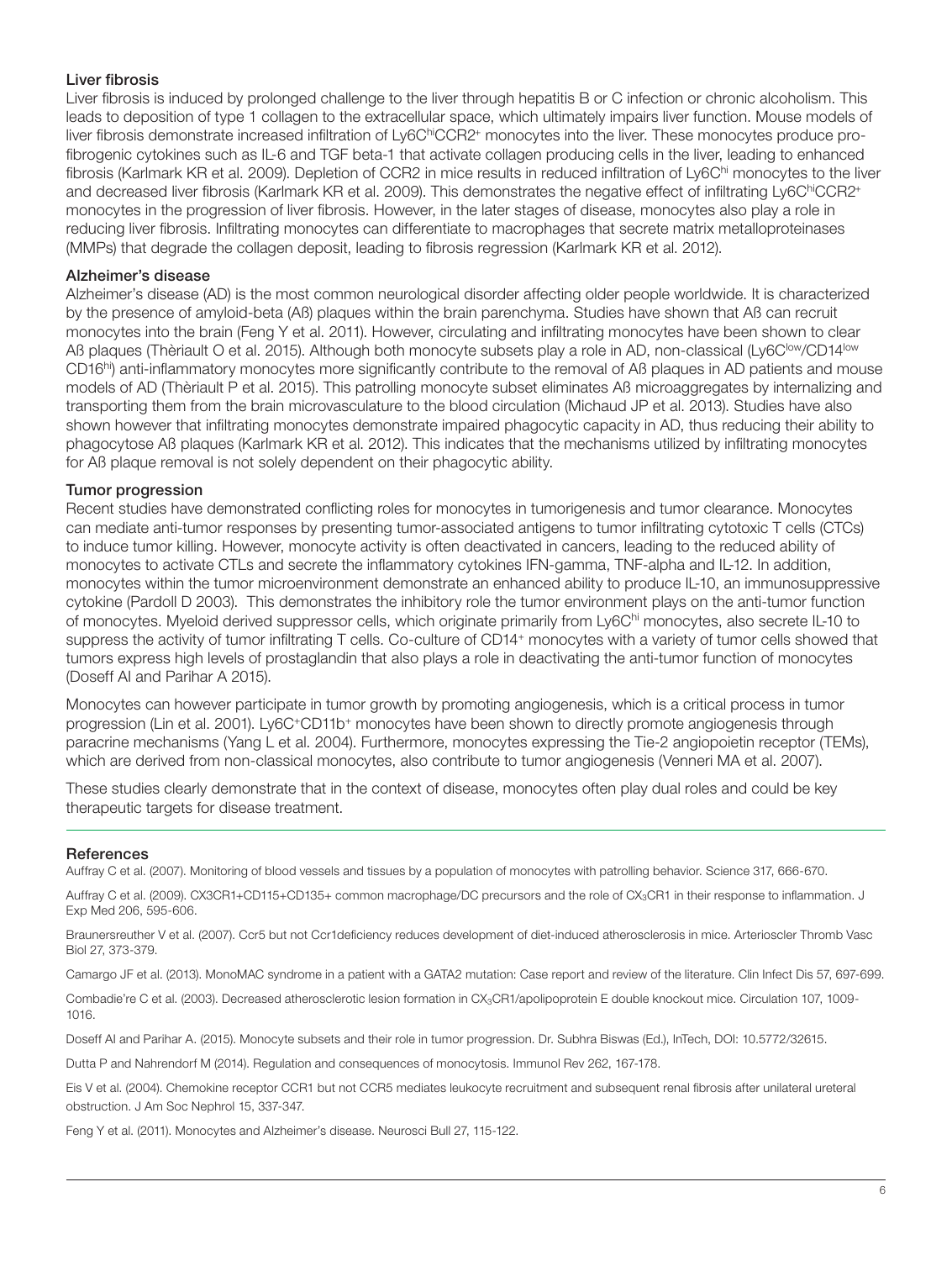Fogg DK et al. (2006). A clonogenic bone marrow progenitor specific for macrophages and dendritic cells. Science 311, 83-87.

Francke A et al. (2011). Generation of mature murine monocytes from heterogeneous bone marrow and description of their properties. J Histochem Cytochem 59, 813-825.

Geissmann F et al. (2003). Blood monocytes consist of two principal subsets with distinct migratory properties. Immunity 19, 71-82.

Geissmann F et al. (2010). Development of monocytes, macrophages and dendritic cells. Science 327, 656-661.

Ginhoux F and Jung S (2014). Monocytes and macrophages: developmental pathways and tissue homeostasis. Nat Rev Immunol 14, 392-404.

Hettinger J et al. (2013). Origin of monocytes and macrophages in a committed progenitor. Nat Immunol 14, 821-830.

Hijdra D et al. (2012). Differential expression of TNFR1 (CD120a) and TNFR2 (CD120b) on subpopulations of human monocytes. J Inflamm (Lond) 9, 38-43.

Indramohan M et al. (2012). Inflammatory monocyte recruitment is regulated by interleukin-23 during systemic bacterial infection. Infect Immun 80, 4099-4105.

Jia T et al. (2008). Additive roles for MCP-1 and MCP-3 in CCR2-mediated recruitment of inflammatory monocytes during Listeria monocytogenes infection. J Immunol 180, 6846-6853.

Karlmark KR et al. (2009). Hepatic recruitment of the inflammatory Gr1+ monocyte subset upon liver injury promotes hepatic fibrosis. Hepatology 50, 261-274.

Kalmark KR et al. (2012). Monocytes in health and disease- Minireview. Eur J Microbiol Immunol (Bp) 2, 97-102.

Kaufmann A et al. (2001). Increase of CCR1 and CCR5 expression and enhanced functional response to MIP-1α during differentiation of human monocytes to macrophages. J Leukoc Biol 69, 248-252.

Kawai T et al. (2000). Thromboembolic complications after treatment with monoclonal antibody against CD40 ligand. Nat Med 6, 114.

Kumar AHS et al. (2013). Role of CX<sub>3</sub>CR1 receptor in monocyte/macrophage driven neovascularization. PLoS One 8, e57230

Ley K et al. (2007). Getting to the site of inflammation: the leukocyte adhesion cascade updated. Nat Rev Immunol 7, 678-689.

Lin et al. (2001). Colony-stimulating factor 1 promotes progression of mammary tumors to malignancy. J Exp Med 193, 727-740.

Mack M et al. (2001). Expression and characterization of the chemokine receptors CCR2 and CCR5 in mice. J Immunol 166, 4697-4704.

Meuret G et al. (1974). Kinetics of human monocytopoiesis. Blood 44, 801-816.

Michaud JP et al. (2013). Real-time in vivo imaging reveals the ability of monocytes to clear vascular amyloid beta. Cell Rep 5, 646-653.

Nathan CF (2008). Metchnikoff's legacy in 2008. Nat Immunol 9, 695-698.

Pardoll D (2003). Does the immune system see tumors as foreign or self? Annu Rev Immunol 21, 807-839.

Peranzoni E et al. (2010). Myeloid-derived suppressor cell heterogeneity and subset definition. Curr Opin Immunol 22, 238-244.

Robbins CS et al. (2012). Extramedullary hematopoiesis generates Ly-6Chigh monocytes that infiltrate atherosclerotic lesions. Circulation 125, 363- 374.

Serbina NV et al. (2008). Monocyte-mediated defense against microbial pathogens. Annu Rev Immunol 26, 421-452.

Shi C and Pamer EG (2011). Monocyte recruitment during infection and inflammation. Nat Rev Immunol 11, 762-774.

Stefater JA et al. (2011). Metchnikoff's policemen-macrophages in development, homeostasis and regeneration. Trends Mol Med 17, 743-752.

Swirski FK et al. (2009). Identification of splenic reservoir monocytes and their deployment to inflammatory sites. Science 325, 612-616.

Tacke F and Randolph GJ (2006). Migratory fate and differentiation of blood monocyte subsets. Immunobiology 211, 609-618.

Tacke F et al. (2007). Monocyte subsets differentially employ CCR2, CCR5, and CX<sub>3</sub>CR1 to accumulate within atherosclerotic plaques. J Clin Invest 117, 185-194.

Thèriault P et al. (2015). The dynamics of monocytes and microglia in Alzheimer's disease. Alzheimer's Res Ther 7, 41.

Tsou CL et al. (2007). Critical roles for CCR2 and MCP-3 in monocyte mobilization from bone marrow and recruitment to inflammatory sites. J Clin Invest 117, 902-909.

van Furth R and Cohn ZA (1968). The origin and kinetics of mononuclear phagocytes. J Exp Med 128, 415-435.

van Furth R and Sluiter W (1986). Distribution of blood monocytes between a marginating and a circulating pool. J Exp Med 163, 474-479.

van Furth R et al. (1972). The mononuclear phagocyte system: a new classification of macrophages, monocytes, and their precursor cells. Bull World Health Organ 46, 845-852.

Venneri MA et al. (2007). Identification of proangiogenic TIE2-expressing monocytes (TEMS) in human peripheral blood and cancer. Blood 109, 5276- 5285.

Vinh DC et al. (2010). Autosomal dominant and sporadic monocytopenia with susceptibility to mycobacteria, fungi, papillomaviruses, and myelodysplasia. Blood 115, 1519-1529.